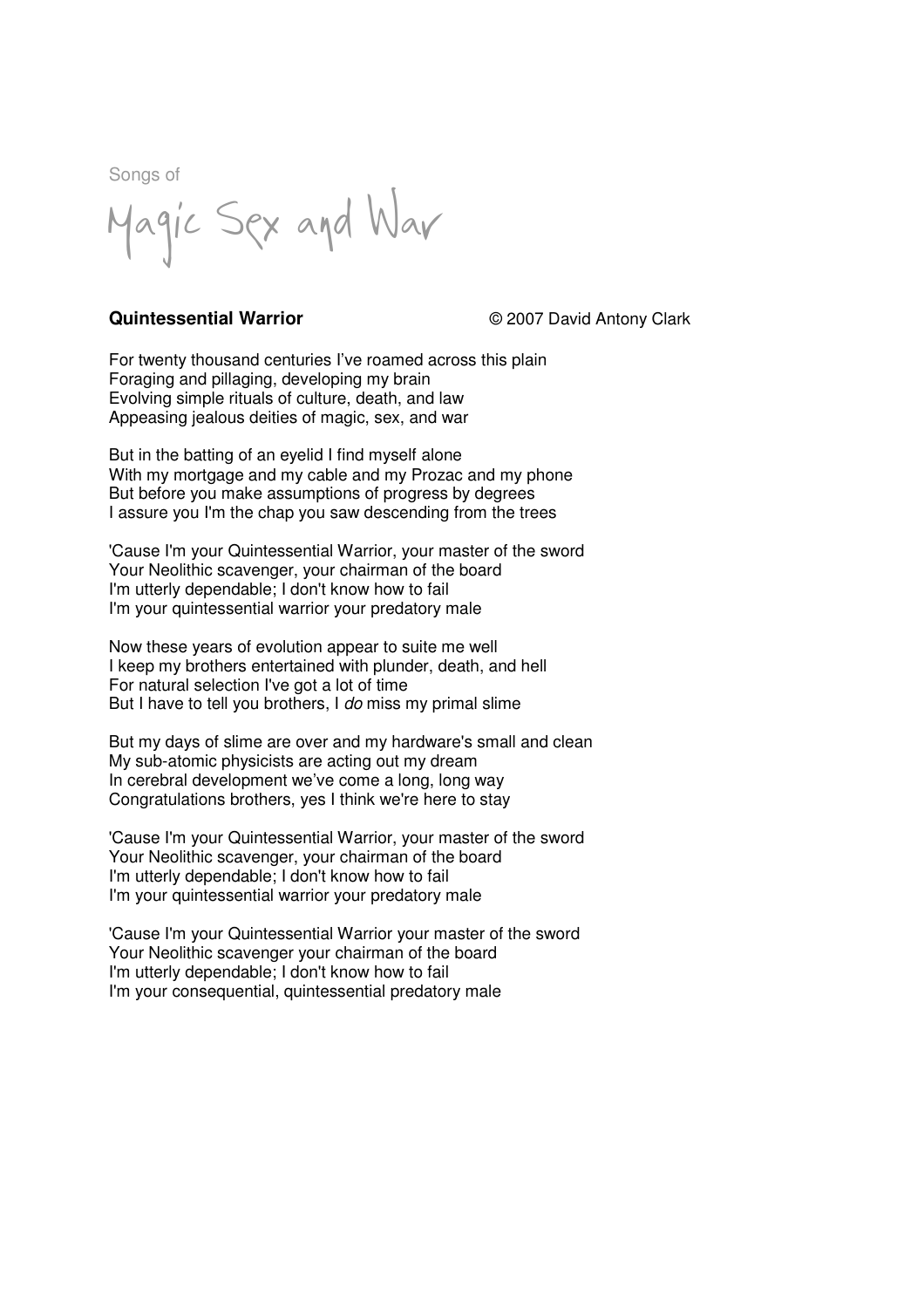Magic Sex and War

**I, Pilot** © 2007 David Antony Clark

There are flames now round the prop, My head feels damp and groggy Yet suddenly I'm calm, and peace pervades my body For I see the fields below, as earth that longs to draw me A chance to meet old friends, who've wandered off before me

And who are we who dare, to castigate our brothers In madness and in fear, we're guilty as the others If I could cast a stone, I'd cast it far beyond you And silently atone, for all the pain around you

My vision's growing dim, the universe rotating And oil burns my skin, my fuselage vibrating Yet with clarity I see, my mother's house before me My little sister's friend, who wrote that she adores me

Aye, but this has been my choice, my epitaph, my story I heard my inner voice, and opted for the glory And all that I would ask, is when they come to face me The men I've laid to rest, will welcome and embrace me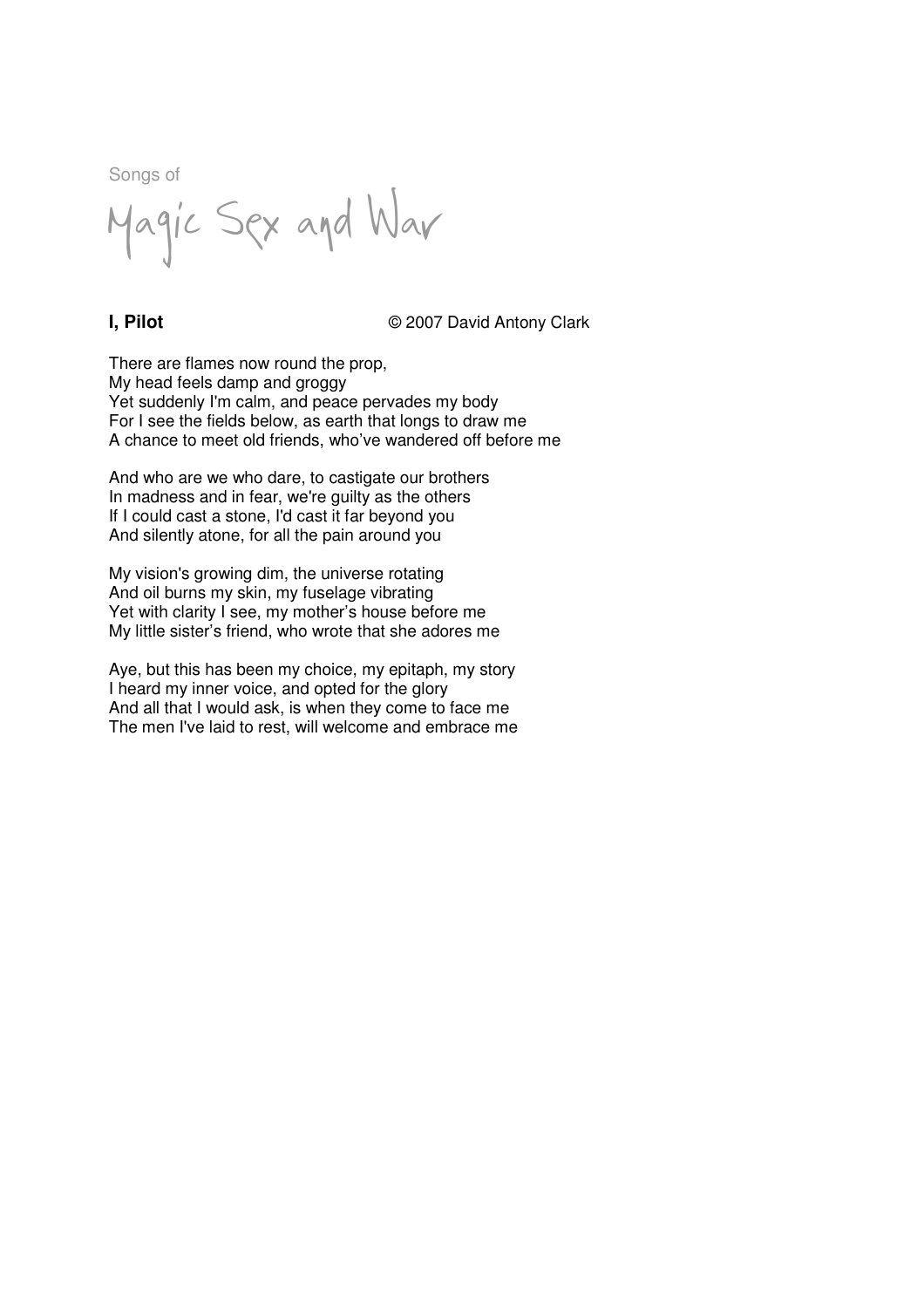Magic Sex and War

**Paint Myself in Woad**  $\degree$  2007 David Antony Clark

My home's become a temple to the sciences of man I've dub dub dub dot DAC to tell me who I am And I could print my testament in several hundred fonts Though I haven't started writing 'cause I don't know what you'd want

Well I guess I do know what I want, I'm just afraid to say If I told you what I really want you'd have me put away

I want to paint myself in woad, I want to plunder Machu Picchu To scale the Kangchenjunga, and dance around the peak I want to soak in Tatopani, and in Aguas Calientes To waste away my future on a beach in Mozambique I want to wander through Palmyra, take the train to Meghalaya The steamer down the Ganges, to the south of Bangladesh I want to cross the bridge to Jordan, and climb the cliffs of Petra To take you to the seer, in the souk in Marrakech

So we planned the insurrection, dispensing with the sleep And microchip componentry lay scattered in a heap And as we lay there pondering the ones we'd left behind The sun struck like a laser through a parting in the blind

Then over the horizon we could see a mighty hoard Of mad avenging viruses approach the mother board

I want to paint myself in woad, I want to ride through Hanga Roa To stagger up Massada as the sun begins to rise I want to show you Annapurna from the trail to Ghorepani To take you down to Homs and see the wonder in your eyes I want to climb the walls of Derry and see the caves of Creta To cross into Andorra and the Mountains of the moon I want to see the Mount of Olives, the Buddha tooth in Kandy To peddle Johnny Walker, in the station at Rangoon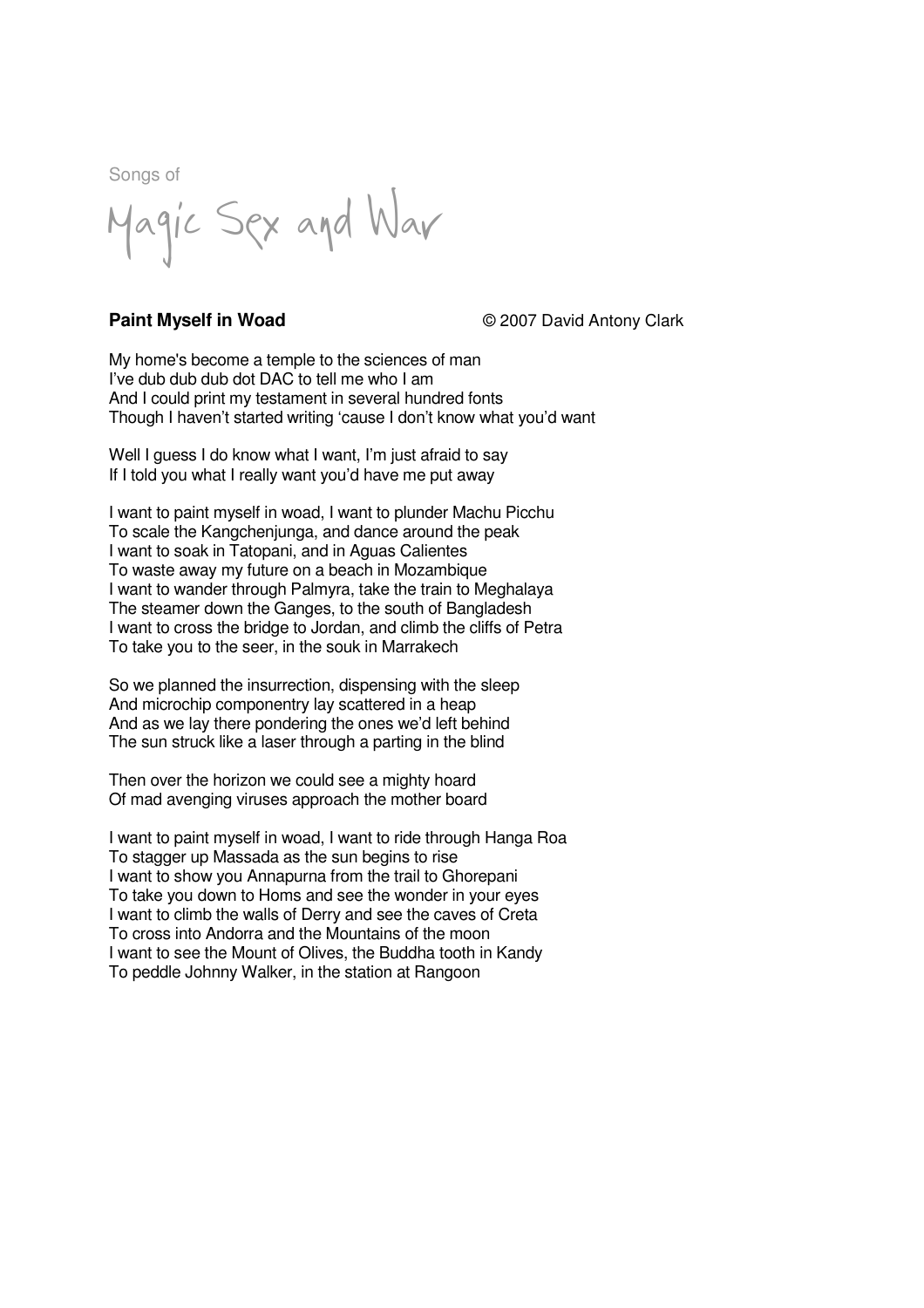I want to paint myself in woad, I want to cross the Irrawaddy To see the old flotilla from the road to Mandalay I want to take you to En Gedi, and the lake shores of Killarney To bathe at Varanasi, and to wander through Bombay I want to climb to Ayacucho, and sing the songs of Cuzco And roam the streets of Budapest and Heidelberg and Graz I want to stalk through Kaziranga and swim to Hikkaduwa To surf in Agadir and to sleep out in Rebat

I want to paint myself in woad, want to sail the Brahamaputra Euphrates and the Indus, the Tigris and the Nile I want to learn to speak Afghani, Nepalese and Gujarati To paddle in to Srinigar, and hang there for a while I want to paint myself in woad, watch the moon from Wharariki To show you round the Creggan and the Bogside and the Moor I want to drive across the Sinai, down to Santa Catherina To dive at Ras Mohamed, and die in Bangalore